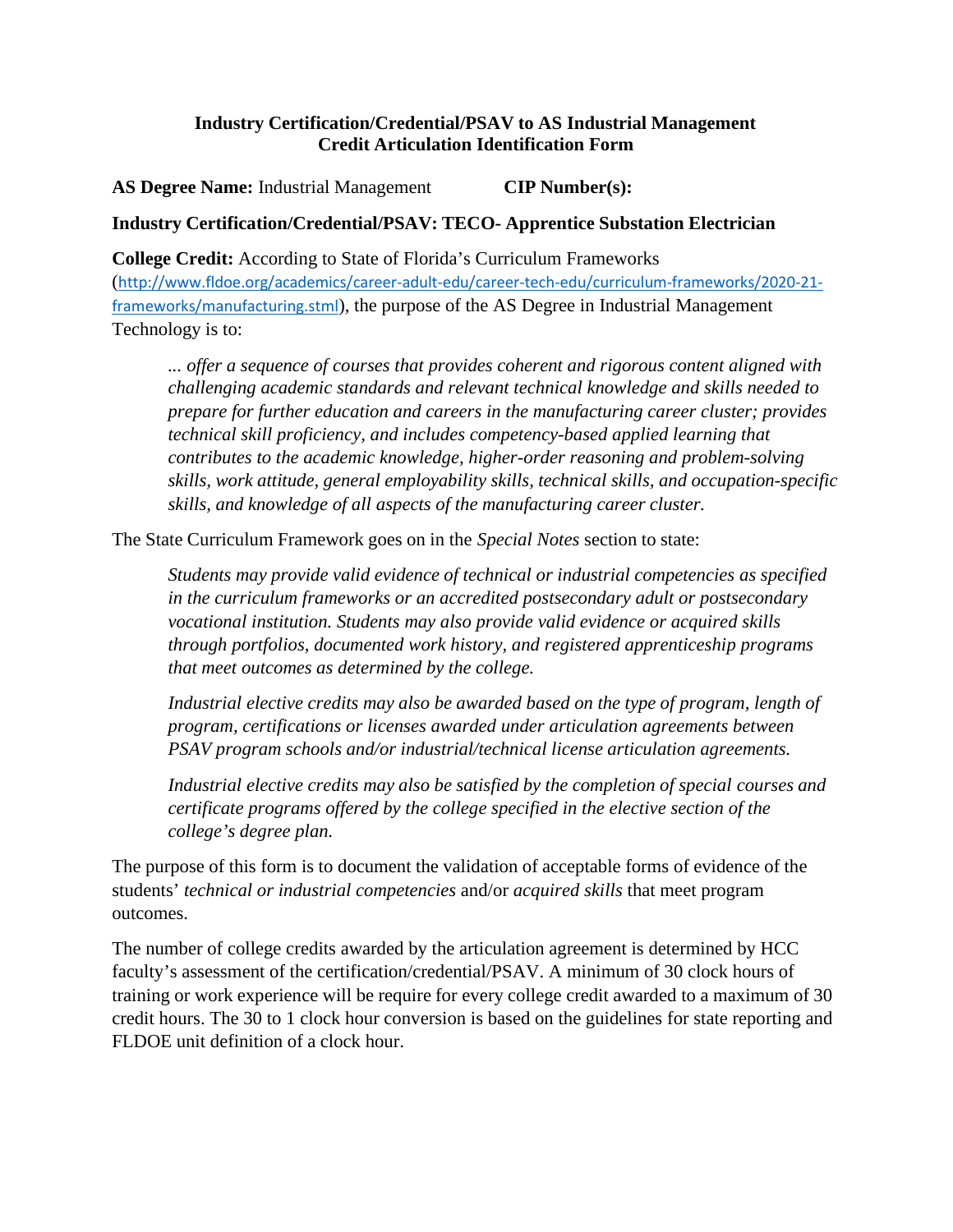**Validation Mechanism**: To be eligible for articulation, the student must show evidence of their within three (3) years prior to their enrollment in the program. current TECO Apprentice Substation Electrician certification and it must have been issued

 industry acknowledgement of technical skill attainment of competencies in the AS in Industrial Management Technology program. HCC Faculty reviewed the following: **Rationale/Justification**: TECO Apprentice Substation Electrician certification represents

State Curriculum Frameworks

\_X\_ Course Syllabi

Course Exams

**X** Course Scope and Sequence

Textbooks/Course Materials

Other

 The **TECO Apprentice Substation Electrician certification** will serve as equivalent substitutions for the HCC courses identified below.

| Post-Secondary Vocational/Apprenticeship/ |       |                | Post-Secondary Institution:           |                        |         |
|-------------------------------------------|-------|----------------|---------------------------------------|------------------------|---------|
| <b>Corporate Training Program</b>         |       |                | <b>Hillsborough Community College</b> |                        |         |
| Program/Courses                           | Clock | <b>PSAV</b>    | Course                                | <b>Course Name</b>     | Awarded |
|                                           | Hours | Course         | Code                                  |                        | Credit  |
|                                           |       | <b>Numbers</b> |                                       |                        |         |
| 100 Series                                | 720   |                | ETI2941                               | <b>Industrial Mgmt</b> | 30      |
|                                           |       |                |                                       | Practicum              |         |
| 200 Series                                |       |                |                                       |                        |         |
| 300 Series                                |       |                |                                       |                        |         |
| 400 Series                                |       |                |                                       |                        |         |
| 500 Series                                |       |                |                                       |                        |         |
| 600 Series                                |       |                |                                       |                        |         |
| 700 Series                                |       |                |                                       |                        |         |
| 800 Series                                |       |                |                                       |                        |         |
| <b>OJT</b>                                | 5000  |                |                                       |                        |         |

Total Credits Awarded for the courses listed above is 30 .